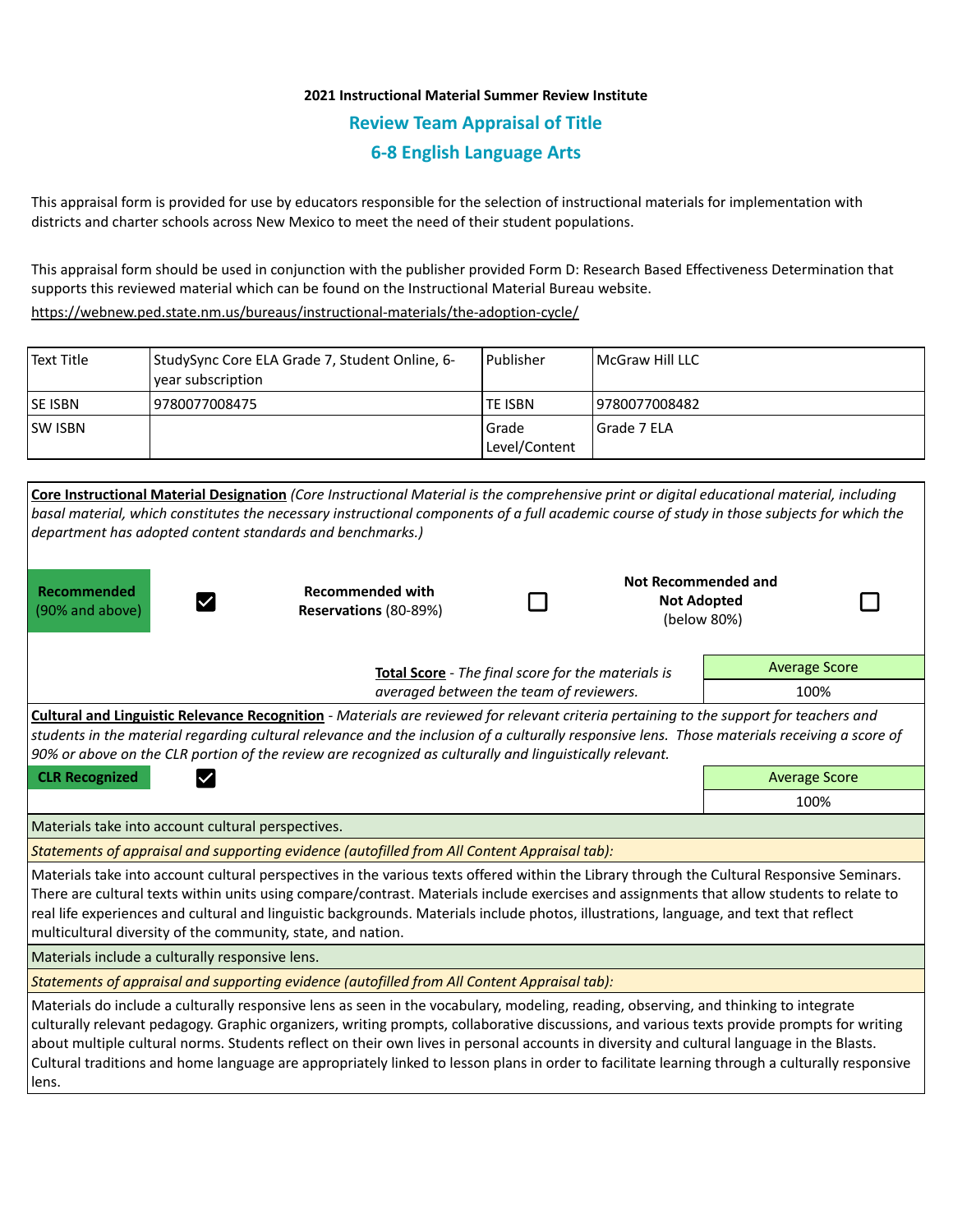**Standards Review** *- Materials are reviewed for alignment with the state adopted content standards, benchmarks and performance standards.*

Average Score

99%

Materials align with grade level ELA standards overall.

*Statements of appraisal and supporting evidence:* 

Materials do align with ELA standards as seen in the pacing guides, lesson plans, program overview, teacher resources, teacher edition, and student edition. The standards are readily available through a search in the digital platform. The library has a search by standard for text. The program guide provides supportive evidence that the standards are the main emphasis of this curriculum.

Materials align to reading standards.

*Statements of appraisal and supporting evidence:* 

Materials do align with reading standards as seen in the varied genres ranging from literature, poetry, narrative and informational text. The lexile levels are varied and grade appropriate. The topics are high interest level, enhancing student engagement. Diagnostic and short cycle assessments are included to monitor and evaluate student's reading proficiency throughout the year. Students are asked to dig deeply into the reading by analyzing, evaluating, comparing, and synthesizing text.

Materials align to writing standards.

*Statements of appraisal and supporting evidence:* 

Materials align to the writing standards as seen in the extended writing projects, prompts, graphic organizers, and a logical, welldeveloped writing process with collaborative peer review. Short constructed responses, research projects, narrative, and argumentative assignments are given for the students to show proficiency in writing. Materials focus on best practice strategies such as annotation, research, and application of the writing process to support grade-level writing skills. This includes citing evidence properly, plagiarism and evaluating sources for credibility.

Materials align to speaking and listening standards.

*Statements of appraisal and supporting evidence:* 

Materials do align to speaking and listening standards as seen in the collaborative conversations, the speaking and listening handbook, and in cultural responsive seminars. There are speaking and listening lessons that are sequential and skills that include formal and informal oral presentations.

Materials align to language standards.

*Statements of appraisal and supporting evidence:* 

Materials align to language standards as seen in each lesson plan and directly teach grade-level standards, including a language handbook. Vocabulary and grammar are emphasized in each unit. There are graphic organizers, tables, and charts to assist with vocabulary acquisition and word analysis. Resources are included that address grammar and usage conventions in the Academic Vocabulary for each lesson.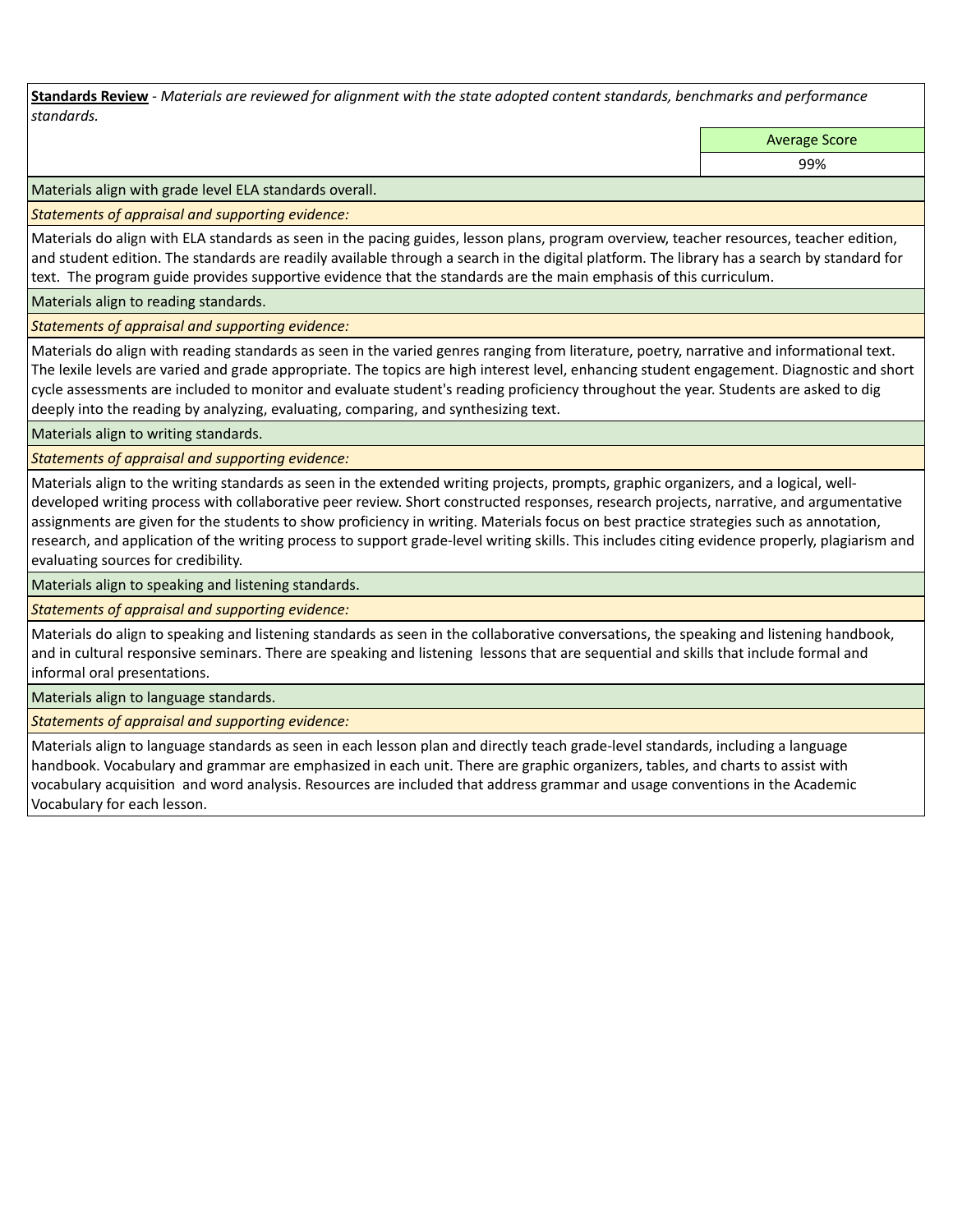**ELA Content Review** *- Materials are reviewed for relevant criteria pertaining to the support for teachers and students in the specific content area reviewed.*

Average Score

100%

Materials provide a selection and range of high-quality texts worthy of students' time and attention, exhibiting exceptional craft and thought and/or providing useful information.

*Statements of appraisal and supporting evidence:* 

Materials provide a selection and range of high-quality texts as seen in the library, which contains 868 titles across varied genres. The six units are based on genre selections that meet grade-level standards and provide for a range of lexile levels so all students' interests and levels are met. The Blasts provide exceptional current events that make personal connections with students and ask higher order critical thinking questions. The reading selections are relevant and engaging to student interest and foster discussion through best learning strategies.

Questions in the materials are high-quality text-dependent and text-specific questions. The overwhelming majority of these questions are text-specific and draw student attention to the particulars in the text.

*Statements of appraisal and supporting evidence:* 

Materials provide questions that are high-quality text-dependent and text-specific. Questions in the materials incorporate Depth of Knowledge (DOK) question stems and require consistent practice in using the text and exploring inferences throughout the reading. Writing tasks routinely require close reading and ask for textual evidence to demonstrate student understanding. The use of annotation in the student edition allows for the students to understand the expectations of annotation within a text. The Your Turn offer consistent text-dependent and text-specific questions.

Materials provide scaffolding and supports to enable students' learning of English language arts.

*Statements of appraisal and supporting evidence:* 

Materials provide scaffolding and supports to enable students' learning of English language arts. Throughout the scope of the curriculum, there are a variety of embedded suggestions for differentiation in the instructional process for English Language Learners, struggling, and advanced learners. Each lesson has a scaffolding button, which gives the teacher suggestions for following best practices and addressing all student needs in the proficiency button. There are additional resources that include: A Foundational Skills Handbook, Newcomer EL support, and Standard English Learners Handbook.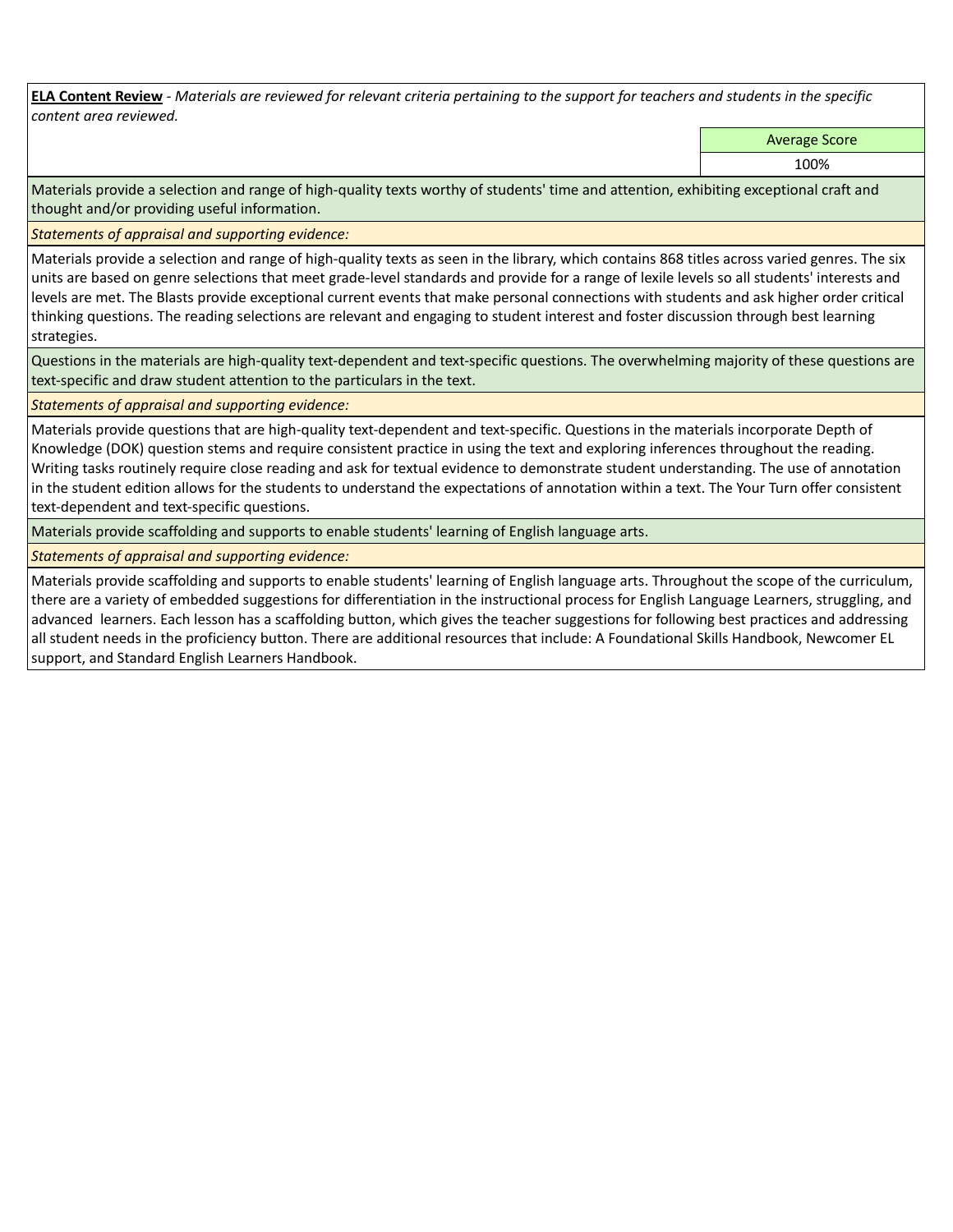**All Content Review** *- Materials are reviewed for relevant criteria pertaining to the support for teachers and students in the material regarding the progression of the standards, lesson structure, pacing, assessment, individual learners and cultural relevance.*

Average Score

100%

Materials are coherent and consistent with the standards that all students should study in order to be college and career ready.

*Statements of appraisal and supporting evidence:*

Materials are coherent and consistent with the college and career ready standards. This can be seen in the Test Prep section of the resources, scope and sequence, and the grade 7 ELA overview. The Library offers various text genres and topics that engage all students. Multiple lesson strategies in the Teacher's Edition and in the program guide offer approaches that allow teachers to choose the best lesson to meet learner needs based on diagnostic analysis of data.

Materials are well designed and take into account effective lesson structure and pacing.

*Statements of appraisal and supporting evidence:*

Materials are well designed and take into account effective lesson structure and pacing which can be seen in the pacing guide at the beginning of each lesson. The lessons support sequential learning. The lesson skills are easily practiced within each lesson, leading to a culminating writing assignment, oral presentation, and publishing extended writing assignments. The Unit overviews provide the basis of the structure of the lesson pacing.

Materials support teacher planning, learning, and understanding of the standards.

*Statements of appraisal and supporting evidence:*

Materials strongly support teachers in the planning and instruction of each unit through a variety of resources and strategies. Teachers can find an online library that correlates standards to each activity. The language used in Your Turn, questions, and prompts aligns to the language of the standards. Standards are clearly labeled throughout all teacher resources. Materials offer teacher resources and tools to collect ongoing data and assessments about student progress on the standards.

Materials offer teachers resources and tools to collect ongoing data about student progress on the standards.

*Statements of appraisal and supporting evidence:*

Materials offer teachers resources and tools to collect ongoing data and assessments about student progress on the standards. This can be seen in the program guide and teacher edition. An End of Unit Assessment Guide is provided and an end of unit assessment is offered in each unit. Ongoing progress checks can be conducted as often as the teacher wants to make regular changes to meet student needs. The Program guide offers teacher strategies for adjusting lesson plans. The program guide offers quantitative and qualitative analysis of each unit to support teachers in best practices.

Materials support effective use of technology to enhance student learning.

*Statements of appraisal and supporting evidence:*

Materials do support effective use of technology to enhance student learning in the lesson plans. Students are taught how to utilize search engines for research projects, including how to check for reliable and credible sources. Each lesson has a video attached to it that engages students in collaborative discussions, vocabulary, and writing skills to enhance learning for all students.

Materials can be easily customized for individual learners.

*Statements of appraisal and supporting evidence:* 

Materials can be easily customized for individual learners. Accommodations and modifications are embedded in the teacher's edition in each unit for ELL, struggling, and advanced learners. There are multiple reading/writing/media/language activities for students that provide a wide variety of supplemental learning supports and enrichment activities to engage all students at every level of the learning journey. The proficiency scale at the top of each lesson gives the teacher strategies for addressing all learner abilities. Handbooks are offered to support ELLs. A Project Based learning handbook is provided to enrich learning opportunities.

Materials give all students extensive opportunities and support to explore key concepts.

*Statements of appraisal and supporting evidence:*

Materials do give all students extensive opportunities and support to explore key concepts, which can be seen in the Beyond the Book activities, the program guide, the program overview, and in daily lesson plans. Many of the concepts are current and connected with historical comparisons. Different student learning styles are addressed within each lesson.

Materials take into account cultural perspectives.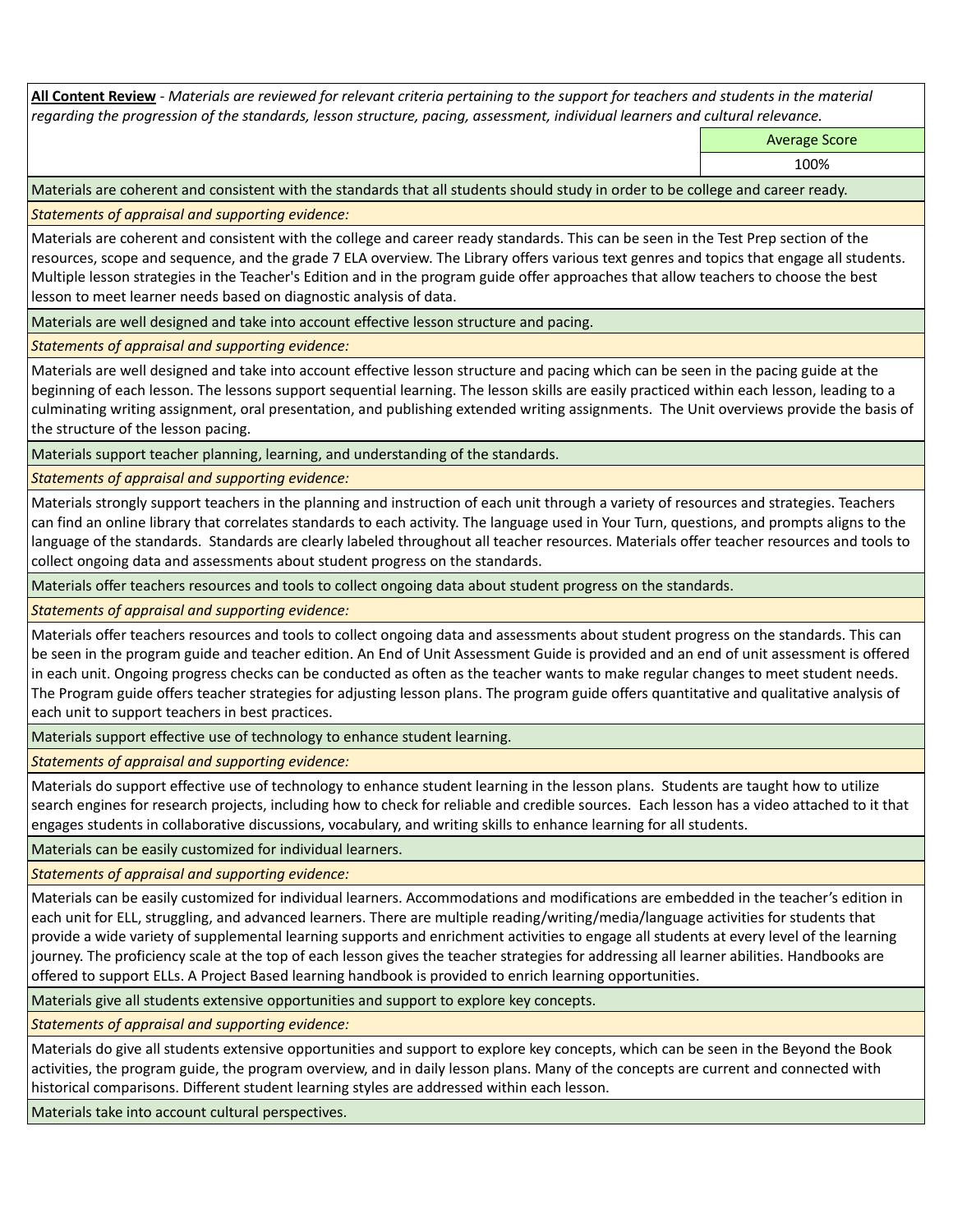*Statements of appraisal and supporting evidence:*

Materials take into account cultural perspectives in the various texts offered within the Library through the Cultural Responsive Seminars. There are cultural texts within units using compare/contrast. Materials include exercises and assignments that allow students to relate to real life experiences and cultural and linguistic backgrounds. Materials include photos, illustrations, language, and text that reflect multicultural diversity of the community, state, and nation.

Materials include a culturally responsive lens.

*Statements of appraisal and supporting evidence:*

Materials do include a culturally responsive lens as seen in the vocabulary, modeling, reading, observing, and thinking to integrate culturally relevant pedagogy. Graphic organizers, writing prompts, collaborative discussions, and various texts provide prompts for writing about multiple cultural norms. Students reflect on their own lives in personal accounts in diversity and cultural language in the Blasts. Cultural traditions and home language are appropriately linked to lesson plans in order to facilitate learning through a culturally responsive lens.